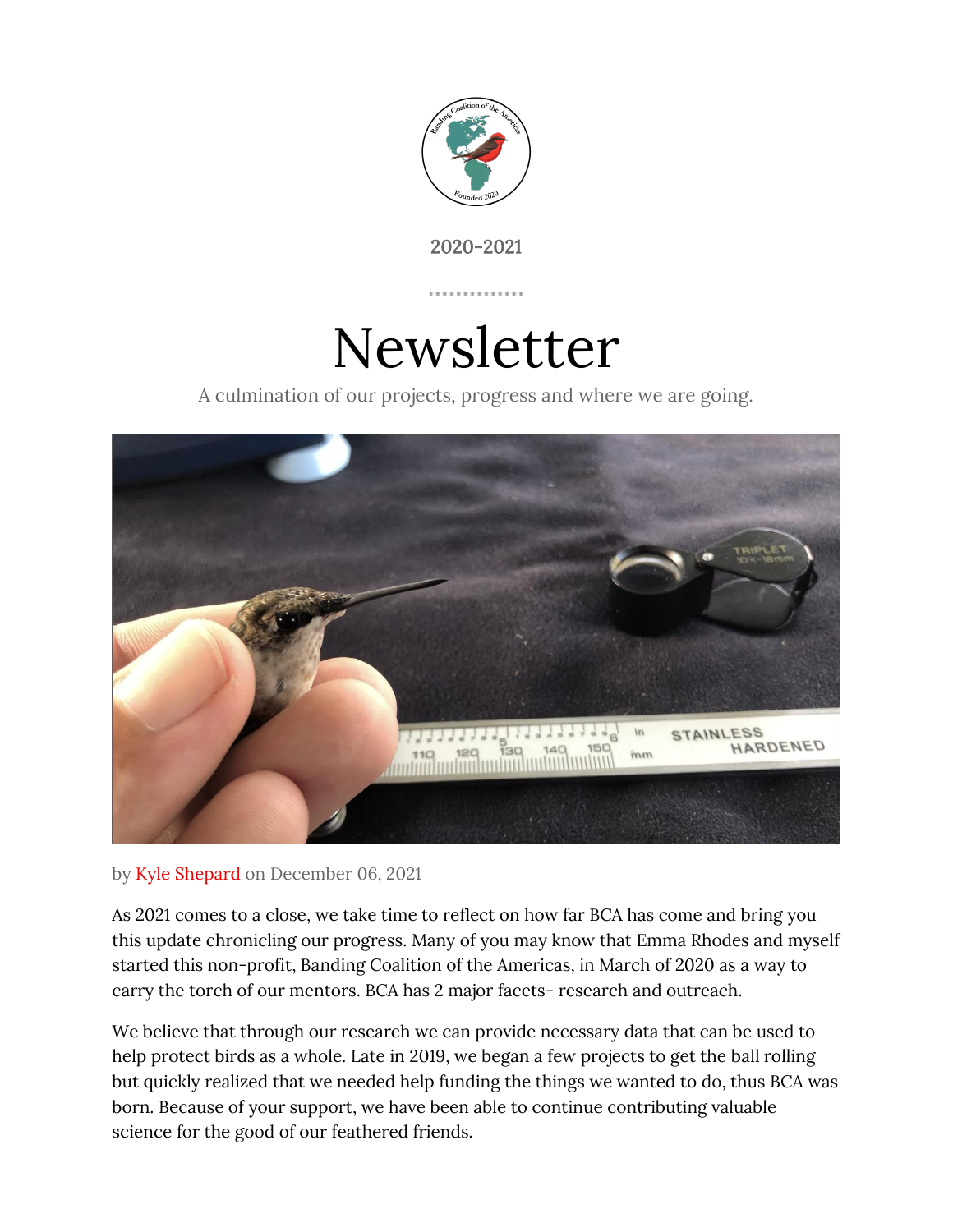Your support also allows us to fulfill the second half of our goals- outreach. Outreach is and will always be just as important to us as the actual research. In fact, this is probably how you found us, either through social media or in-person outreach. We host public events to share what banding is and the importance of what we do to hopefully inspire you and the next generation. After all, the time to care about the birds that fill our lives is now, not when they start to disappear. If at the end of the year we only get one person interested in birds, we have succeeded in making a better future.

#### THIS YEAR'S PROJECTS



# Scaly-breasted Munia

We are studying the scaly-breasted munia populations in the Southeastern United States. Because of our research these birds can be classified as "established exotics", meaning a non-native species that does not pose any real threat to native ecosystems. Most likely introduced by escapees from the pet trade, we are monitoring their current population status as well as studying their morphology, dispersal rate, and overall "life histories."

This project will always be open ended to an extent as we will continue to study them however to a lesser degree. To date, we have established a baseline for their molt patterns, average clutch size, nest size and build material as well as some very interesting family brooding behavior. Our molt data has been shared with several people so far and we are excited to announce that it will be used in Peter Pyle's newest edition of *Identification Guide to North American Birds* or the "Pyle guide" as we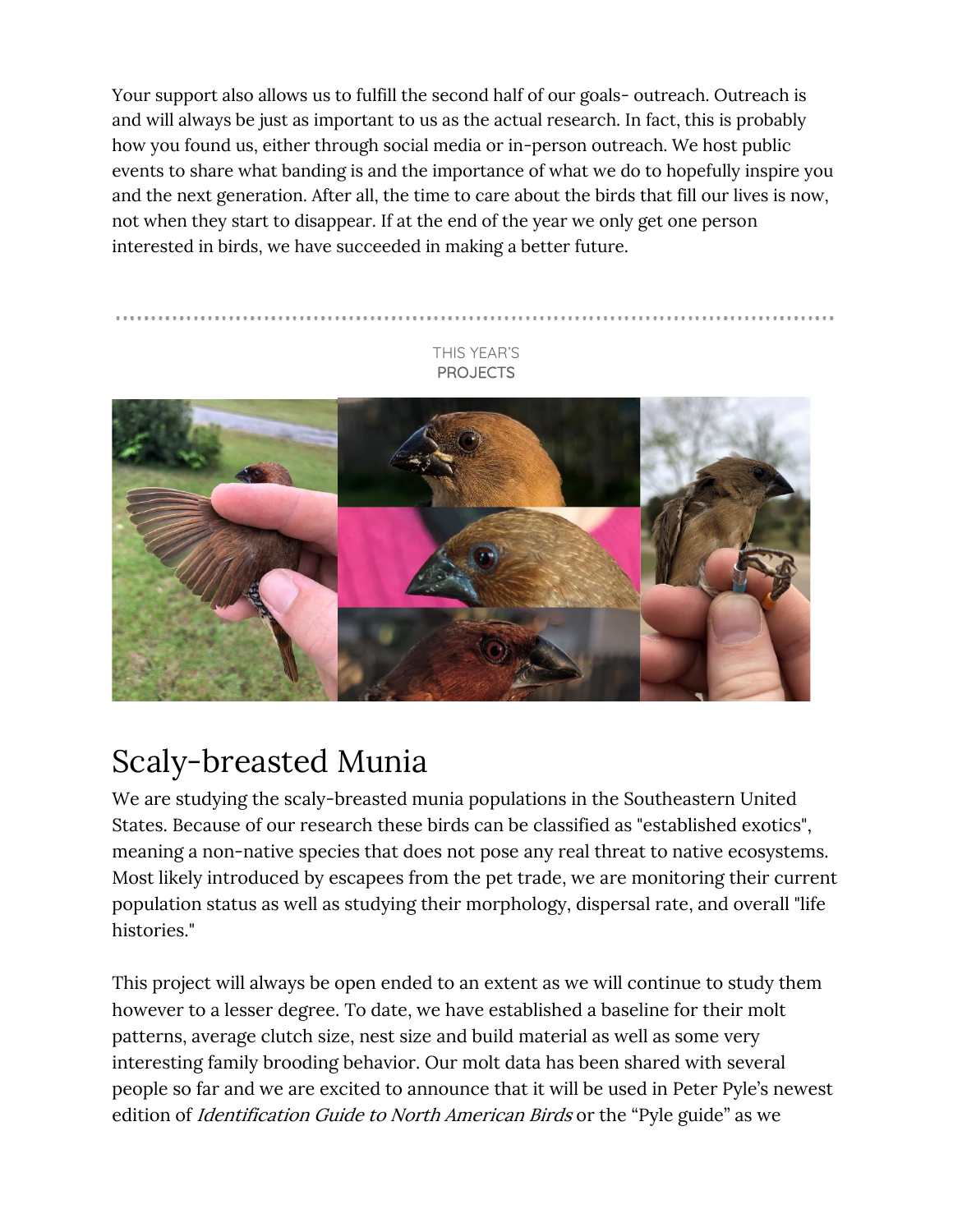affectionately call it. The Pyle guide is a reference that bird banders can use to help determine Age/Sex of a bird among other things. We are currently writing our own paper on these intriguing birds and how they are adapting to life in our part of the world.

### Fort Morgan Banding



For those of you who do not know, Fort Morgan is where Emma and I met and trained under the guidance of Bob and Martha Sargent along with the rest of the Hummer/Bird Study Group crew. With the passing of Bob, this banding station ceased to exist. A few years later, another collaboration decided to start a new spring effort there. Not long after, Emma and I worked tirelessly to put on our own fall banding to help close the gap in research. After so much work and much financial support from folks like you, we hosted our largest public banding demonstration BCA has done to date. This station is also our largest outreach event. There is no doubt in my mind it was a huge success. To those of you who came to see it, we thank you for your compassion, support and eagerness to learn. With an excellent group of volunteers, we played the role of educator to around 400 visitors. We look forward to next time! This project will continue for as long as we are able.

# Northern Saw-whet Owls

The Northern Saw-whet Owl is a small owl species that breeds in the boreal forests of Canada and then migrates south for the winter. These birds are believed to winter as far south as the Gulf Coast (key word being "believed".) Emma and I have started surveying for these owls in Alabama. We have two sites: one near Auburn University and one in Baldwin County very near Week's Bay. As of yet, no luck, however you only discover new things by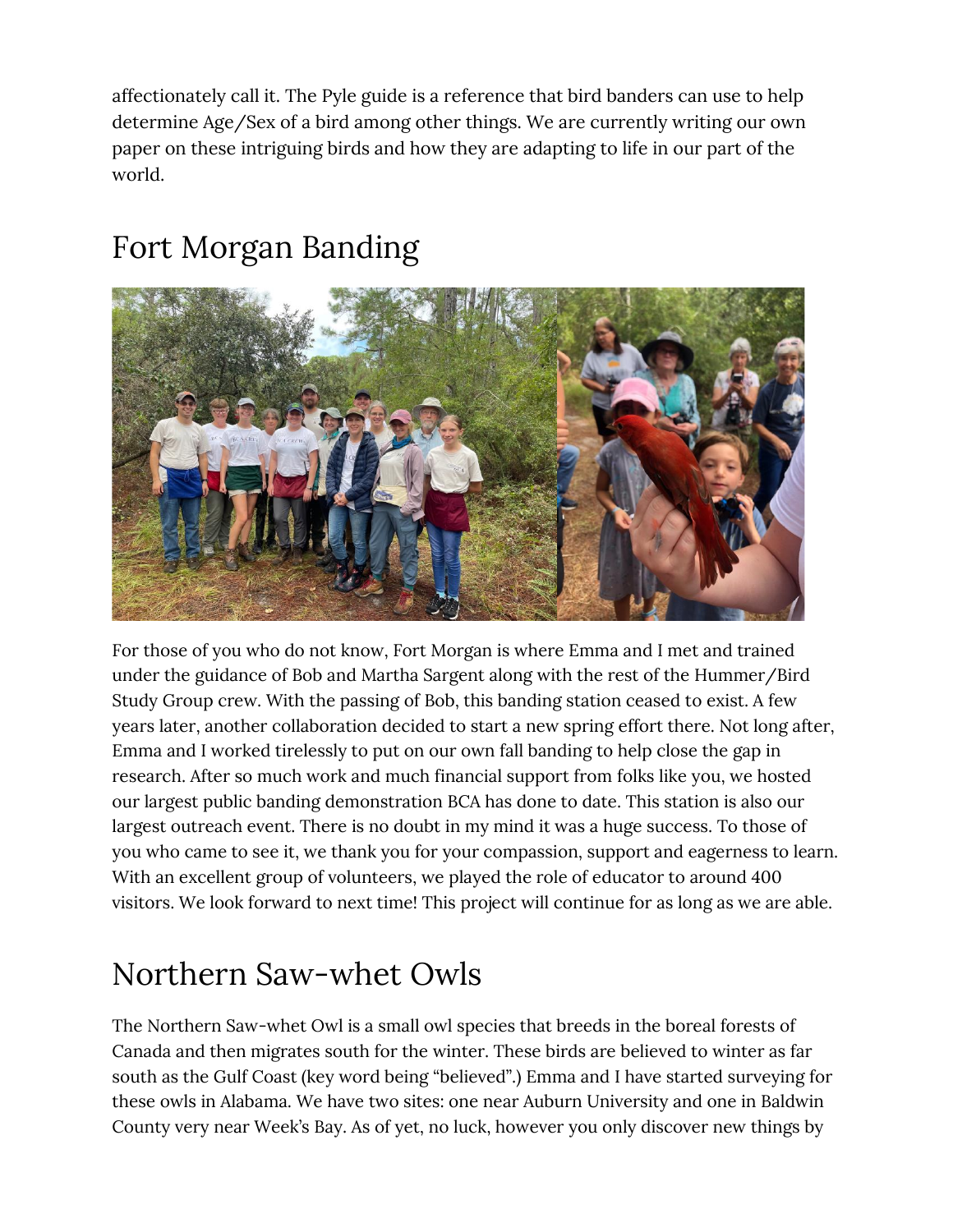trying. To our knowledge, a Saw-whet at either site would be a new "southernmost" banding record in Alabama.

#### Migration and Urbanization Study



This project is closed to the public because it takes place on 14 acres of private property mostly consisting of cypress swamp and mixed bottomland hardwoods located in Orange Beach, AL. As neotropical migrants fly northbound from Central and South America, this site offers a habitat for tired birds to pause, rest, and refuel before continuing to their respective breeding grounds. It plays the same role as migrants move south to their wintering grounds.

We launched our pilot study of this property in April of 2020, and it showed enough promise to continue monitoring this site as the areas surrounding it become more and more urbanized. "Bird Hotspots" or stopover sites like these are essential to the survival of migratory bird species. Deforestation does not just affect migrants on their breeding and wintering grounds but also every single place they stop in between.

Most recently, this site played host to only the second confirmed record of a Yellowgreen Vireo in Alabama. A rare bird indeed that caused quite a buzz among coastal birders. The first record was banded by someone on the Hummer/Bird Study Group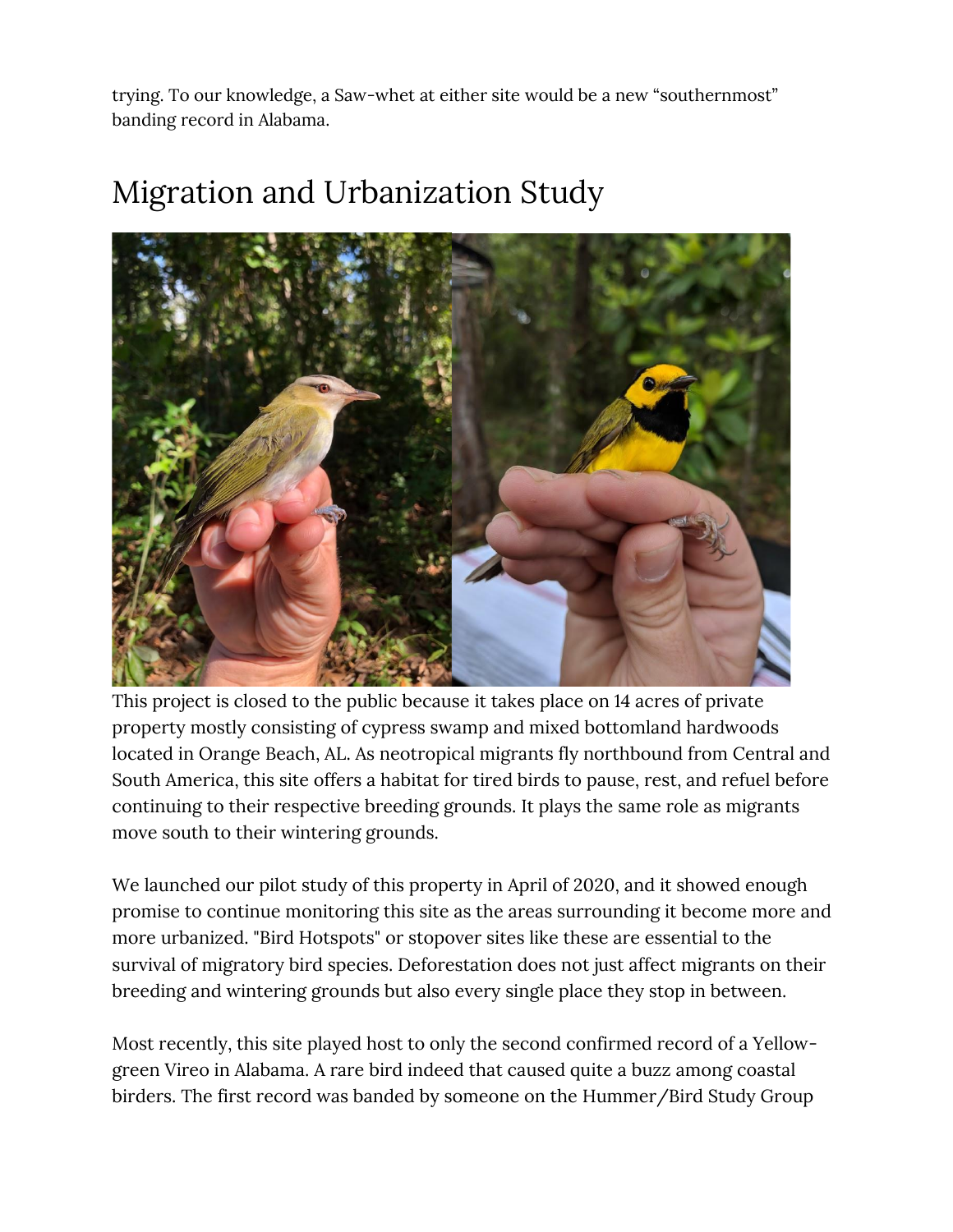crew at Fort Morgan on Oct. 10, 2003. This project will continue for as long as we are able.

#### Wintering Hummingbirds in the Southeast



Every winter in the Southeastern U.S., a few individual hummingbirds instead of making the "typical" southward movement to Mexico will fly eastward where they will overwinter somewhere in the Southeastern U.S. More often than not, they are comprised of western species such as Rufous Hummingbirds and Black-chinned Hummingbirds in addition to several other species. Winter hummingbird research has been happening for decades, making us juniors to our mentors and colleagues respectively. Currently, we volunteer our time to help Fred Bassett of Hummingbird Research, Inc. to band as many winter hummingbirds as possible, to help record the current history of these tiny birds and how their migration patterns are shifting.

"Hummer Hosts" help us with this research by reporting hummingbirds that are observed at their feeders between November 15th through March 1st. If you have a hummingbird during this time, please let us know! Either us or another bander will come and band it. We tell folks to keep at least one feeder out during the winter. The feeder does not keep birds from migrating, rather, the feeder is attracting a bird to your house that is already in the area. Most winter hummingbirds appear in the middle of the winter season in December-February.

#### 2022 Projects